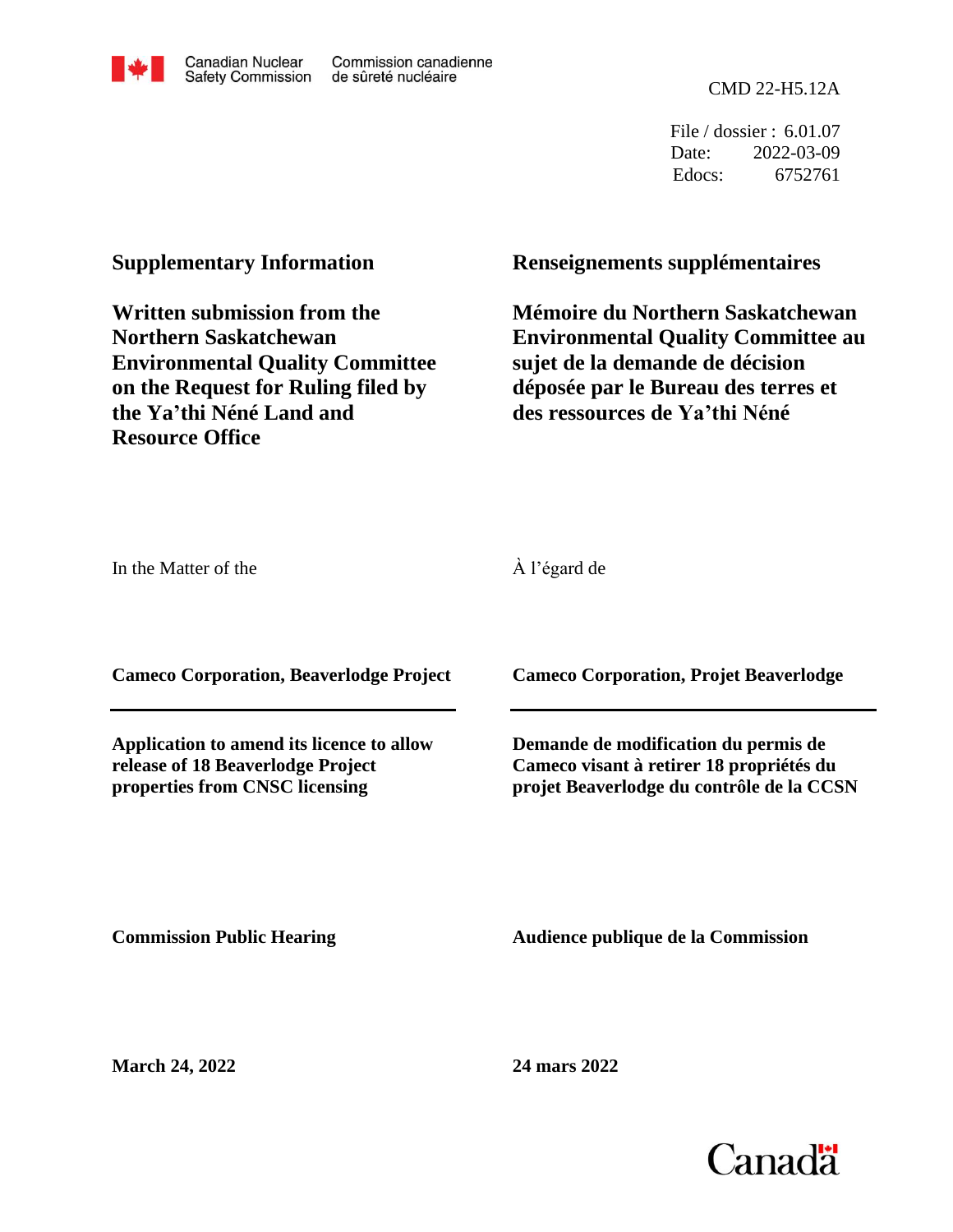March 9, 2022

Senior Tribunal Officer, Secretariat Canadian Nuclear Safety Commission 280 Slater St. Ottawa ON Email: [cnsc.interventions.ccsn@canada.ca](mailto:cnsc.interventions.ccsn@canada.ca)

Re: NSEQC letter on Request for Ruling to adjourn the Request for Release of 18 Beaverlodge Properties for 12 months or indefinity.

Senior Tribunal Officer:

On behalf of the Northern Saskatchewan Environmental Quality Committee (NSEQC), I am pleased to provide a letter regarding the Request for Ruling filed by the Ya'thi Néné Land and Resource office to adjourn the Public Hearing **on March 24, 2022**, for 12 months or indefinitely.

The NSEQC is a Saskatchewan provincial government advisory committee of municipalities and First Nations communities, representing a broad cross-section of First Nations and Métis across the north. These communities and their representatives have given northerners an influential voice in the uranium industry for the last 27 years. The representatives come from municipalities and First Nations alike, and these individuals include people of First Nations (Dene and Cree), Métis, and non-Indigenous heritage.

The NSEQC cultivates and reinforces positive relationships among northern communities, northern resource developers, and federal and provincial government regulators. It builds trust and confidence in decisions related to developments in the resource sector, particularly uranium.

On the 2nd and 3rd of March 2022, the NSEQC held its first General Meeting since the COVID-19 pandemic began. The meeting included nine communities and First Nations, including Uranium City, Denare Beach, Creighton, Peter Ballantyne Cree Nation, Lac La Ronge Indian Band, Green Lake, Pinehouse, Ile a La Crosse, and La Loche. The Request for Ruling filed by the Ya'thi Néné Land and Resource office was brought to the committee's attention. The NSEQC believes there should be an opportunity to tour the sites on foot and allow for the Ya'thi Néné Land and Resource Office to complete their own investigation before the license request is considered. Therefore, we support Ya'thi Néné's Request for Ruling. As such a motion was passed:

**Motion:** "That the release of the 18 properties at Beaverlodge not be approved until further investigation, including by communities outside the Athabasca region". A. Augier, Seconder B. Fidler. Carried.

The Northern Saskatchewan Environmental Quality Committee supports the Request for Ruling submitted by the Ya'thi Néné Land and Resource Office, that the Canadian Nuclear Safety Commission (CNSC) adjourn the Public Hearing on March 24, 2022, 12 months or indefinitely.